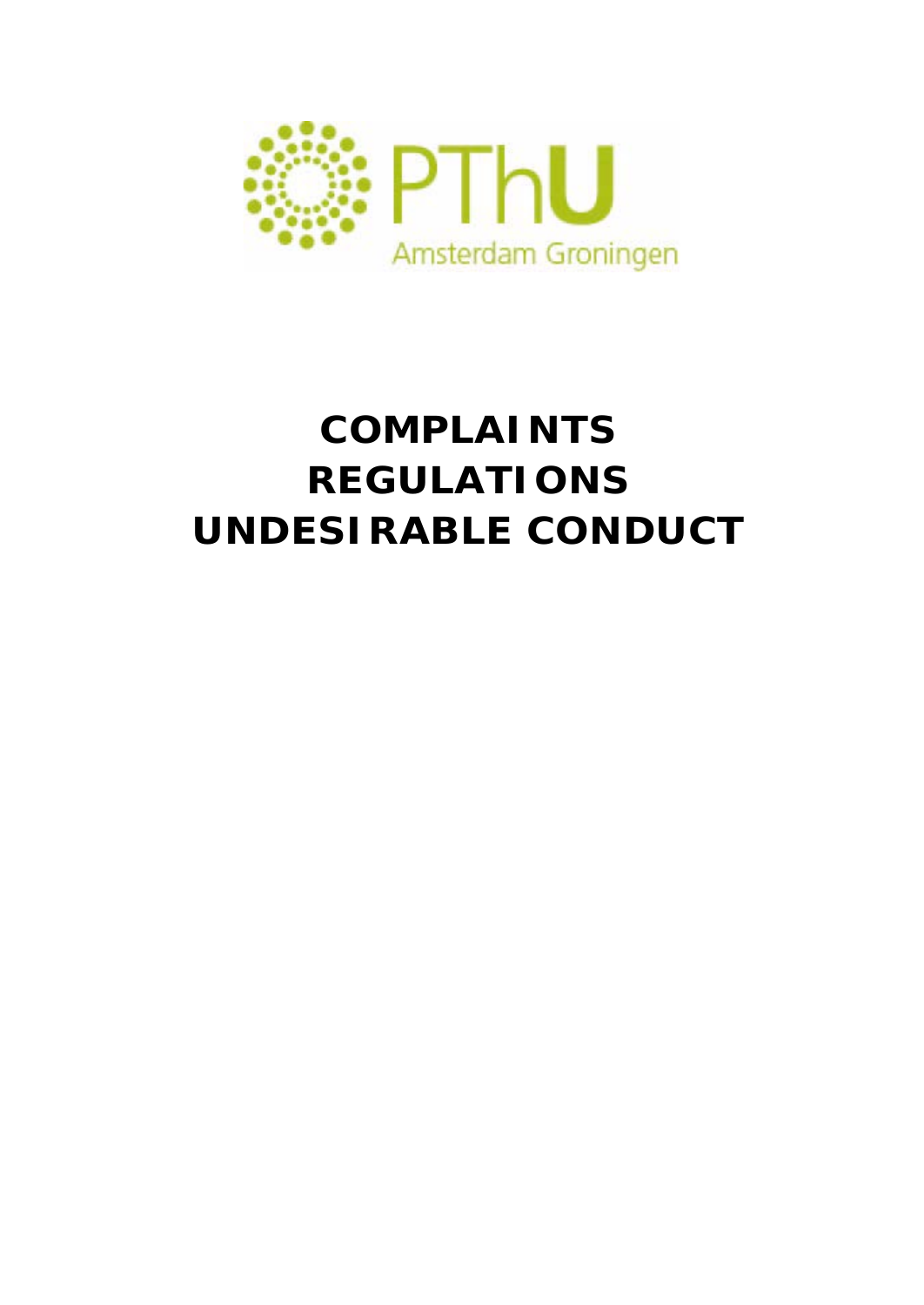# **Chapter 1 notions**

| University          | The Protestant Theological University as intended in Ordinance 13-2-<br>3 of the Clerical Order of the Protestant Church in the Netherlands                                                                                                                                                                                                                                                                                                                                                                                                                                                                                                                                                                                                                                                                                                                                                                                                                                |
|---------------------|----------------------------------------------------------------------------------------------------------------------------------------------------------------------------------------------------------------------------------------------------------------------------------------------------------------------------------------------------------------------------------------------------------------------------------------------------------------------------------------------------------------------------------------------------------------------------------------------------------------------------------------------------------------------------------------------------------------------------------------------------------------------------------------------------------------------------------------------------------------------------------------------------------------------------------------------------------------------------|
| Seminary            | The seminary of the university as intended in Ordinance 13-8 of<br>the Clerical Order of the Protestant Church in the Netherlands                                                                                                                                                                                                                                                                                                                                                                                                                                                                                                                                                                                                                                                                                                                                                                                                                                          |
| EВ                  | The Executive Board of the university                                                                                                                                                                                                                                                                                                                                                                                                                                                                                                                                                                                                                                                                                                                                                                                                                                                                                                                                      |
| <b>CEA</b>          | The Collective Employment Agreements of the Dutch Universities                                                                                                                                                                                                                                                                                                                                                                                                                                                                                                                                                                                                                                                                                                                                                                                                                                                                                                             |
| Undesirable conduct | Behaviour in which the personal integrity of someone is violated<br>verbally, non-verbally or otherwise physically, digitally, by telephone or<br>text message, amongst which bullying, discrimination, undesirable<br>sexual behaviour, racist behaviour, aggression and violence in the                                                                                                                                                                                                                                                                                                                                                                                                                                                                                                                                                                                                                                                                                  |
|                     | university buildings or grounds.                                                                                                                                                                                                                                                                                                                                                                                                                                                                                                                                                                                                                                                                                                                                                                                                                                                                                                                                           |
| Report              | The oral or written report of alleged undesirable conduct to a<br>confidential intermediary.                                                                                                                                                                                                                                                                                                                                                                                                                                                                                                                                                                                                                                                                                                                                                                                                                                                                               |
| Reporter            | The person                                                                                                                                                                                                                                                                                                                                                                                                                                                                                                                                                                                                                                                                                                                                                                                                                                                                                                                                                                 |
|                     | 1. against whom alleged undesirable conduct has been<br>exercised or who has taken note of this in the university<br>buildings or grounds, or in the buildings or grounds of the<br>Protestant Church in the Netherlands where the activities of<br>the seminary are held, and<br>2. who reports this to the confidential intermediary and<br>3. who at the time of the alleged undesirable conduct:<br>was engaged in an employment contract with the<br>university or otherwise carried out work at the<br>university, or<br>was registered as (external) student at the<br>$\bullet$<br>university, or<br>enjoyed the university's hospitality or<br>$\bullet$<br>took courses or educational activities under the<br>$\bullet$<br>auspices of the university, or<br>was present as visitor in the university buildings or<br>٠<br>grounds, or the buildings or grounds of the<br>Protestant Church in the Netherlands where the<br>activities of the seminary are held |
| Complaint:          | Written complaint about alleged undesirable behaviour submitted by                                                                                                                                                                                                                                                                                                                                                                                                                                                                                                                                                                                                                                                                                                                                                                                                                                                                                                         |
|                     | a complainant to the EB                                                                                                                                                                                                                                                                                                                                                                                                                                                                                                                                                                                                                                                                                                                                                                                                                                                                                                                                                    |
| Complainant         | The person<br>against whom alleged undesirable conduct has been<br>1.<br>exercised in the university buildings or grounds, or in the<br>buildings or grounds of the Protestant Church in the<br>Netherlands where the activities of the seminary are held, and<br>2. who reports a complaint on this to the EB and<br>3. who at the time of the alleged undesirable conduct                                                                                                                                                                                                                                                                                                                                                                                                                                                                                                                                                                                                |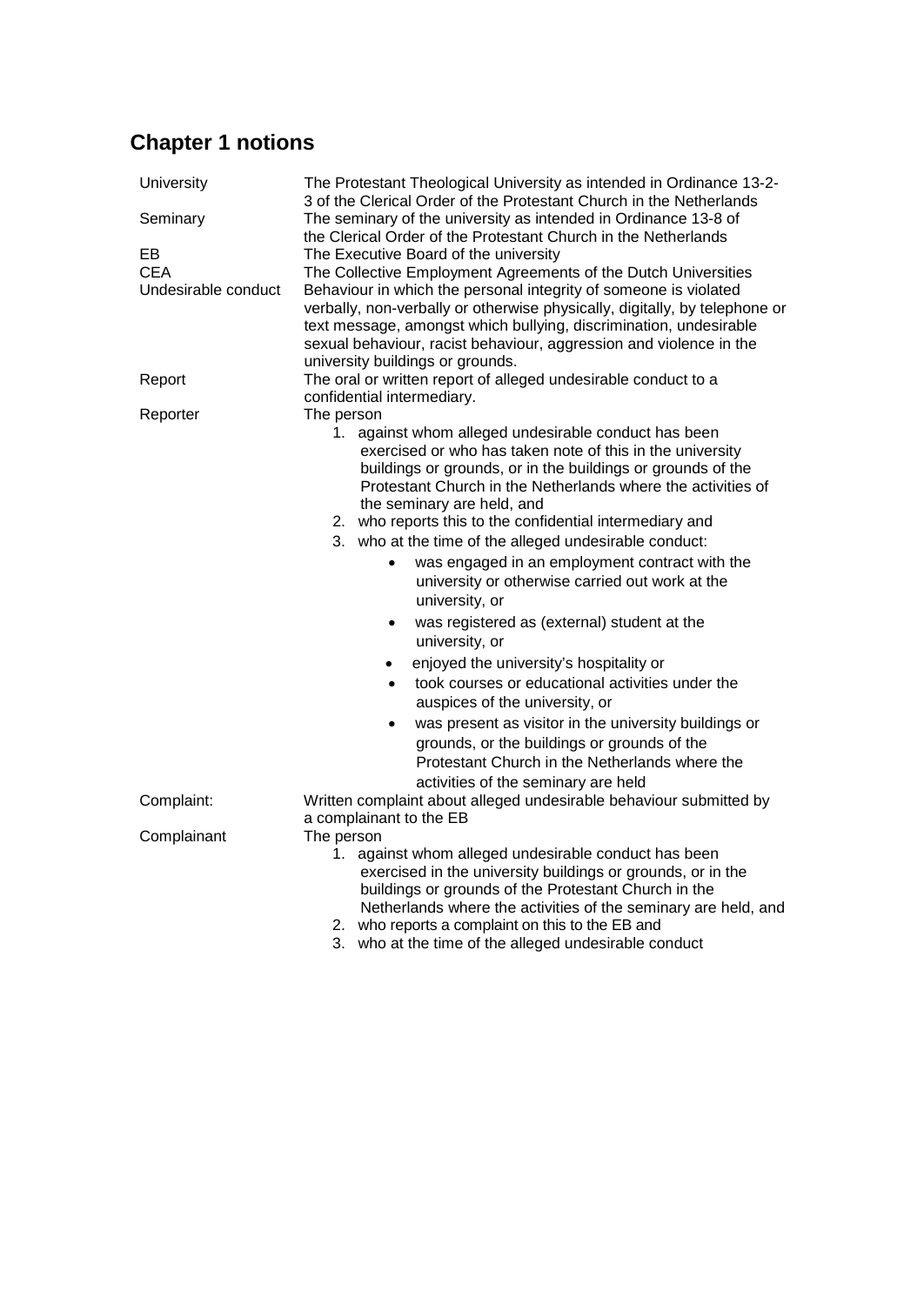|                           | was engaged in an employment contract with the<br>$\bullet$<br>university or otherwise carried out work at the<br>university, or<br>was registered as (external) student at the<br>$\bullet$<br>university, or<br>enjoyed the university's hospitality or<br>٠<br>took courses or educational activities under the<br>$\bullet$<br>auspices of the university |
|---------------------------|---------------------------------------------------------------------------------------------------------------------------------------------------------------------------------------------------------------------------------------------------------------------------------------------------------------------------------------------------------------|
| defendant                 | The person                                                                                                                                                                                                                                                                                                                                                    |
|                           | against whom a complaint was directed and<br>1.                                                                                                                                                                                                                                                                                                               |
|                           | 2. who at the time of the alleged undesirable conduct:                                                                                                                                                                                                                                                                                                        |
|                           | was engaged in an employment contract with the<br>$\bullet$<br>university or otherwise carried out work at the<br>university, or                                                                                                                                                                                                                              |
|                           | was registered as (external) student at the<br>$\bullet$<br>university, or                                                                                                                                                                                                                                                                                    |
|                           | enjoyed the university's hospitality or<br>$\bullet$                                                                                                                                                                                                                                                                                                          |
|                           | took courses or educational activities under the<br>$\bullet$<br>auspices of the university, or                                                                                                                                                                                                                                                               |
|                           | exclusively in case of a report, was present as<br>$\bullet$<br>visitor in the university buildings or grounds, or the<br>buildings or grounds of the Protestant Church in<br>the Netherlands where the activities of the<br>seminary are held                                                                                                                |
| Confidential intermediary | The person mentioned in<br>appendix 1                                                                                                                                                                                                                                                                                                                         |
|                           | Complaints committee The committee appointed by the EB, as intended in                                                                                                                                                                                                                                                                                        |

appendix 2

# **Chapter 2 General**

#### **Article 1 Prohibition clause**

It is forbidden to any person, mentioned as 'defendant' in chapter 1, to display undesirable behaviour, as mentioned in chapter 1, in the university buildings and grounds or in the buildings and grounds of the Protestant Church in the Netherlands where activities of the seminary are held, or in the buildings or grounds of VU University, which the university rents from this university for activities related to education, research or services on the basis of cooperation agreements.

#### **Article 2 Confidentiality report/complaint**

- 1. Every report and complaint is treated confidentially. This means that anyone directly or indirectly involved in the reporting procedure or complaints procedure is bound by secrecy with respect to any information relating to the report or complaint.
- 2. An exception to sub 1 holds for the confidential intermediary and the legal aid assistant in relation to the client.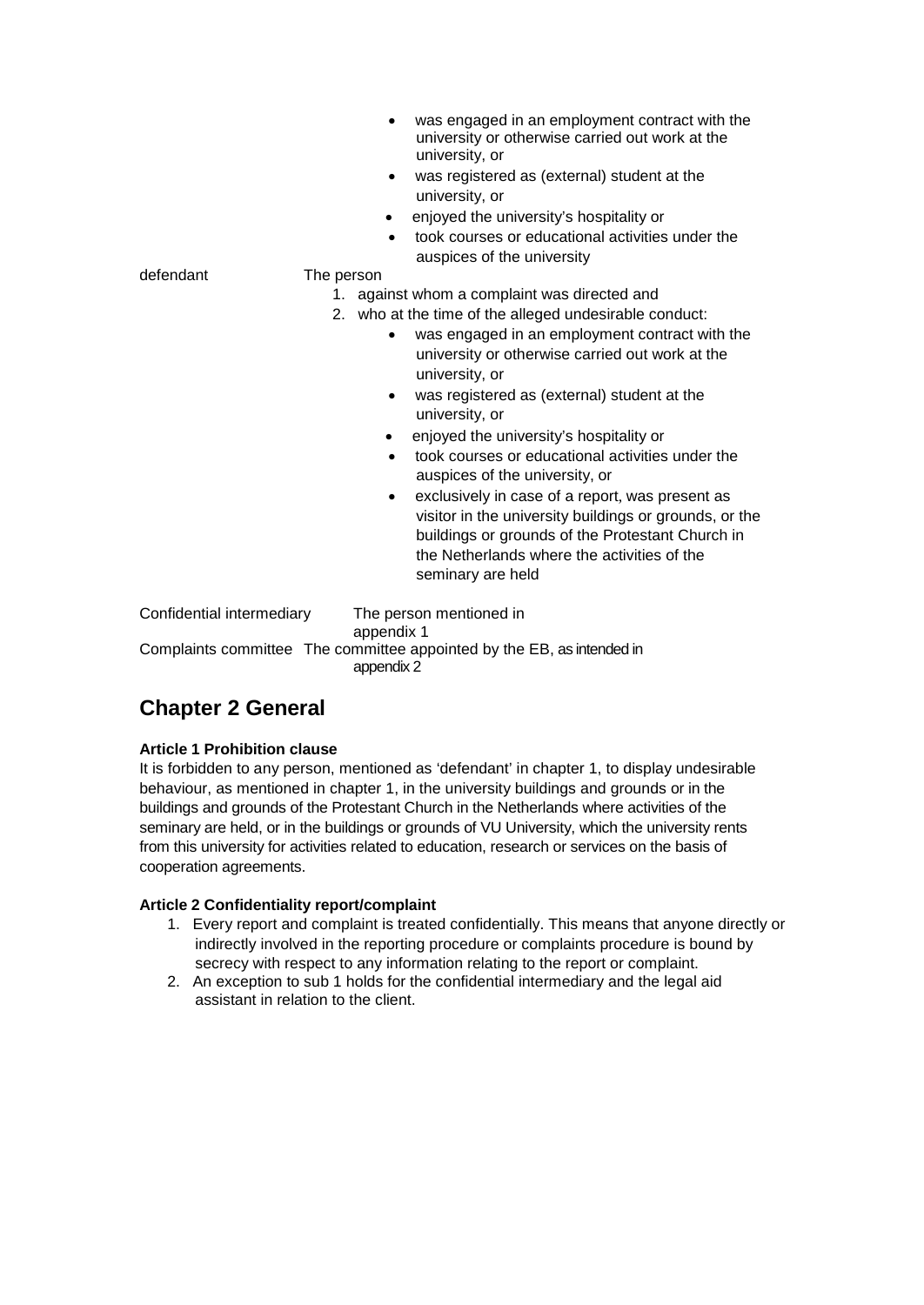#### **Article 3 Assistance confidential intermediary**

The confidential intermediary plays a part in the execution of these regulations. The tasks of the confidential intermediary have been specified in Article 4 of appendix 2 *Regulations confidential intermediary*

## **Chapter 3 Reporting procedure**

#### **Article 4 Reporting**

Report is submitted to the confidential intermediary

#### **Article 5 Registration of report**

- 1. The reports submitted to the confidential intermediary and their treatment are registered.
- 2. Of a report the following is registered:
	- Date of receipt
	- (if possible) the name of the defendant
	- The place where the alleged undesirable conduct has taken place
	- An indication of the type and size of the alleged undesirable conduct and, if possible, including the date
	- The assessment of the report
	- The names of witnesses, if any
	- A brief description of aftercare, mediation or support rendered

3. Except for cases in which a report is submitted anonymously, the following data of the reporter are registered

- name
- telephone number and/or
- e-mail address
- student number or work unit
- 4. The confidential intermediary has a closed archive, which is exclusively accessible for him/her.
- 5. A report that does not lead to a complaint is kept for a period of two years in the archives of the confidential intermediary. After this period the report is destroyed by the confidential intermediary.
- 6. A report that leads to a complaint and is included in the complaints procedure, will be kept in accordance with Article 14 sub 3 of these regulations.

### **Chapter 4 complaints procedure**

#### **Article 6 submission of a complaint**

- 1. A complaint is preceded by a report to the confidential intermediary.
- 2. A complaint is submitted in writing to the EB.
- 3. A complaint mentions the name of the complainant, the name of the defendant, a description of the alleged undesirable conduct, if possible the place(s) where and the confidential circumstances under which the alleged conduct has taken place, names of witnesses if any and, where applicable, the period in which the alleged undesirable conduct has taken place and the steps taken so far to end the alleged undesirable conduct.
- 4. If a complaint is submitted to the EB, it forwards the complaint without delay to the complaints committee.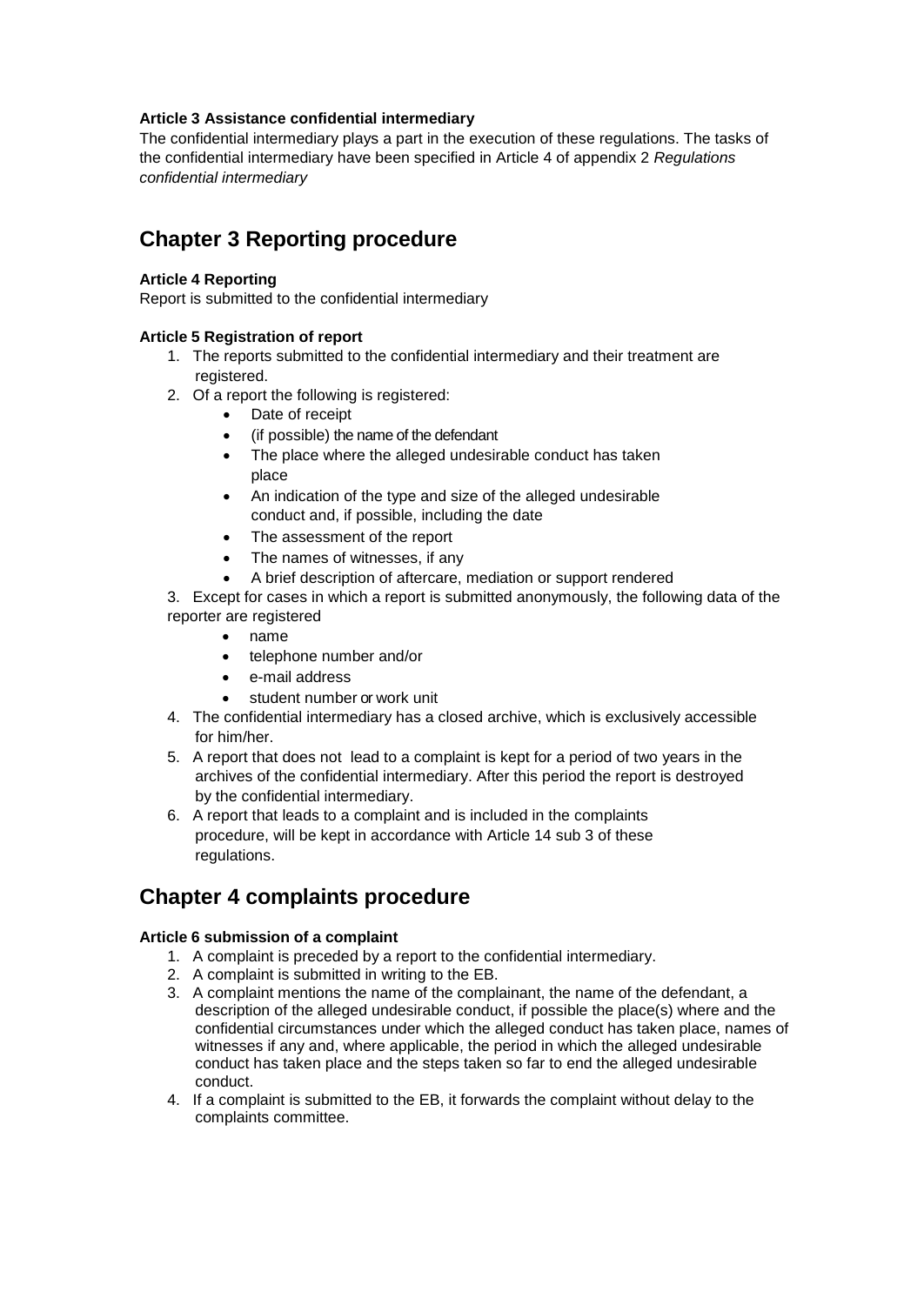- 5. As soon as possible, but within ten days after receipt of the complaint at the latest, the official secretary of the complaints committee sends notification of receipt to the complainant, as well as a copy of these *complaints regulations undesirable conduct*.
- 6. As soon as possible, but within ten days after receipt of the complaint at the latest, the official secretary requests the confidential intermediary to hand over the correspondence relating the report. The confidential intermediary consults with the reporter as to which correspondence will be forwarded. The correspondence is sent as soon as possible, but within ten working days at the latest.
- 7. The complainant may withdraw the complaint at any moment in time. Within four weeks after withdrawal the file of the complaint is destroyed.

#### **Article 7 Police**

The EB may file a complaint with the police, without prejudice to the complainant's independent right to file a complaint, in case of justified suspicions of undesirable conduct, if the confidential circumstances of the case at hand give rise to this

#### **Article 8 Admissibility**

- 1. A complaint is not admissible if:
	- a. The conditions of Article 6 sub 1 through 3 have not been met.
	- b. It concerns a visitor as described in chapter 1.
	- c. It does not relate to undesirable conduct.
	- d. It is submitted more than one year after the alleged undesirable conduct has taken place or has continued.
	- e. The defendant at the time of submission of the complaint:
		- was not engaged in an employment contract with the university or otherwise carried out work at the university, or
		- was not registered as (external) student at the university, or
			- did not enjoy the university's hospitality or
		- did not take courses or educational activities under the auspices of the university
	- 2. At the latest within fifteen working days after receipt of a complaint, the president of the complaints committee pronounces judgment with respect to admissibility of the complaint on behalf of the committee.
	- 3. In case of non-admissibility the president motivates this to the complainant in writing.
	- 4. In case of admissibility the official secretary informs the defendant without delay in writing that a complaints procedure has been brought in against him or her. The secretary encloses a copy of the complaint, a copy of the judgment of admissibility and a copy of these *complaints regulations undesirable conduct.*
	- 5. In case of admissibility the official secretary informs the complainant and the EB in writing of the admissibility of the complaint without delay.

#### **Article 9 processing complaints**

- 1. The complaints committee holds one or more hearings.
- 2. The defendant may send a written defence to the official secretary until one week before the hearing for which he has been called.
- 3. If there is a suspicion that the complaint relates to a criminal offence, the complaint committee informs the EB of this without delay.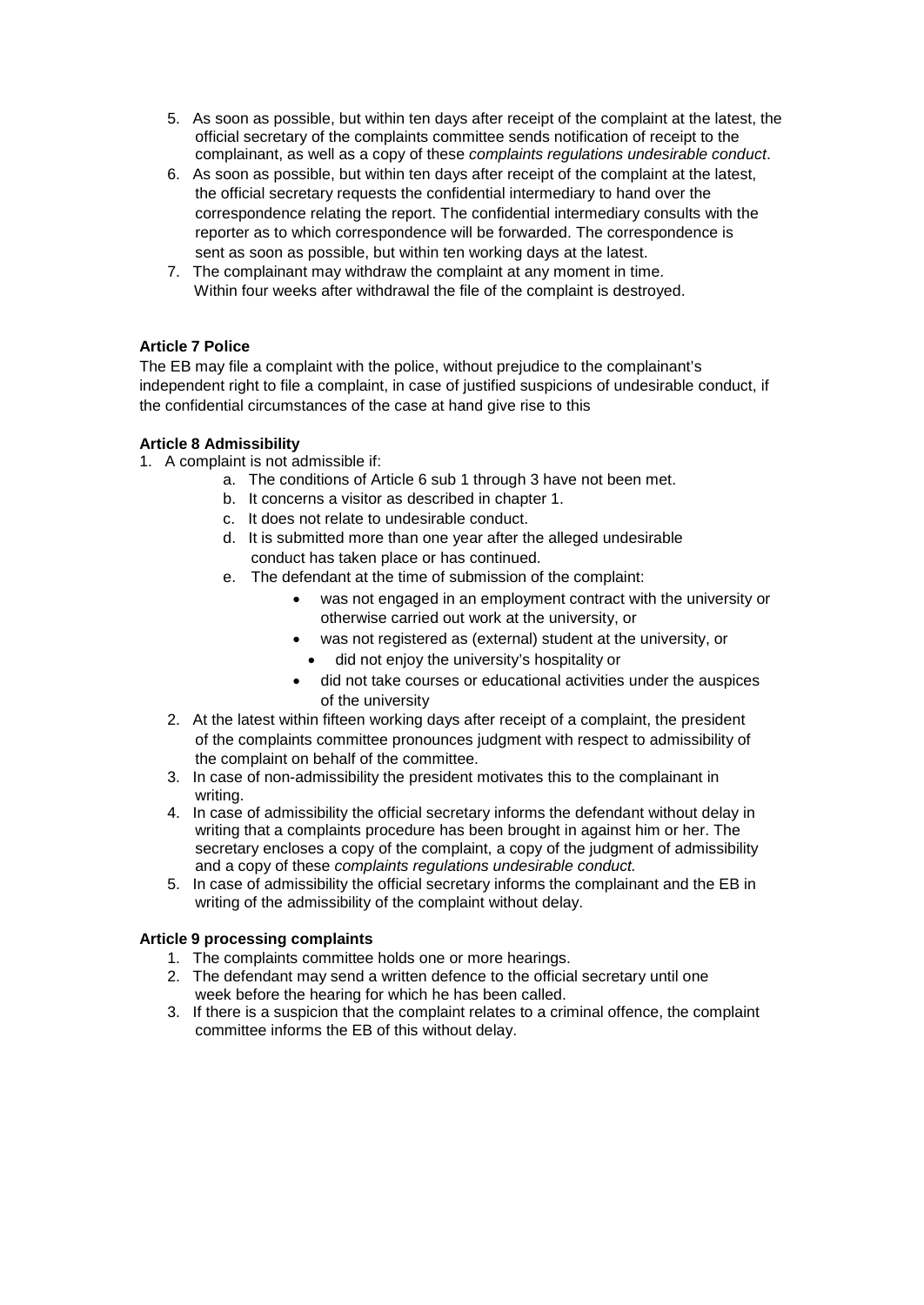- 4. If the defendant is assisted by a legal aid assistant, the EB may in exceptional cases decide to provide legal aid assistance for the complainant.
- 5. If the complaint is declared unjustified, the EB may in exceptional cases decide to compensate the defendant's expenses for legal aid.

#### **Article 10 Hearing**

- 1. The president of the complaints committee determines the date and place of the first hearing as soon as possible, but within three weeks of receipt of the complaint.
- 2. As soon as possible, but at the latest two weeks before the hearing, the secretary summons the complainant, the defendant, witnesses and/or other persons as intended sub 9 and 10 in writing.
- 3. The hearing(s) is/are held within four weeks after which the complaint has been declared admissible by the committee. The hearings are held behind closed doors.
- 4. Both the complainant and the defendant may be assisted by a person of their own free choice. Officially or by request parties may be heard separately.
- 5. By request of one of the parties, a hearing may be suspended for a period of maximally four weeks.
- 6. A written report is produced of each hearing. The reports are sent to the complainant and the defendant.
- 7. Persons heard in addition to the complainant and defendant, receive a copy of the report of their personal hearing.
- 8. Anyone who has been heard, may add enclosures to their own report within ten days after it has been sent. If the secretary has not received the enclosures within ten days, the contents of the report are considered adopted.
- 9. The complaints committee may hear witnesses as well as other persons and/or experts who may be able to provide information on the alleged undesirable conduct and the relevant confidential circumstances.
- 10. The complaints committee may hear experts as mentioned in Article 4 of appendix 2 *Regulations complaints committee.*
- 11. The complaints committee may ask the complainant and the defendant to work out a mutually acceptable agreement. The complaints committee may to this effect propose a possible mediator. If no agreement has been reached within two weeks, the committee continues the process.
- 12. The complaints committee may advise the EB in the interim to take a temporary measure.
- 13. All documents gathered during the investigation, are of a confidential nature.

#### **Article 11 Anonymous witness**

- 1. A witness who wishes to remain anonymous, may send a written request for the protection of identity to the committee.
- 2. If in a motivated and written reply the committee does not grant the request, the witness may withdraw at any time.
- 3. During hearing of an anonymous witness, the only people present are the members of the complaints committee, the official secretary, and on request of the witness, a confidential intermediary.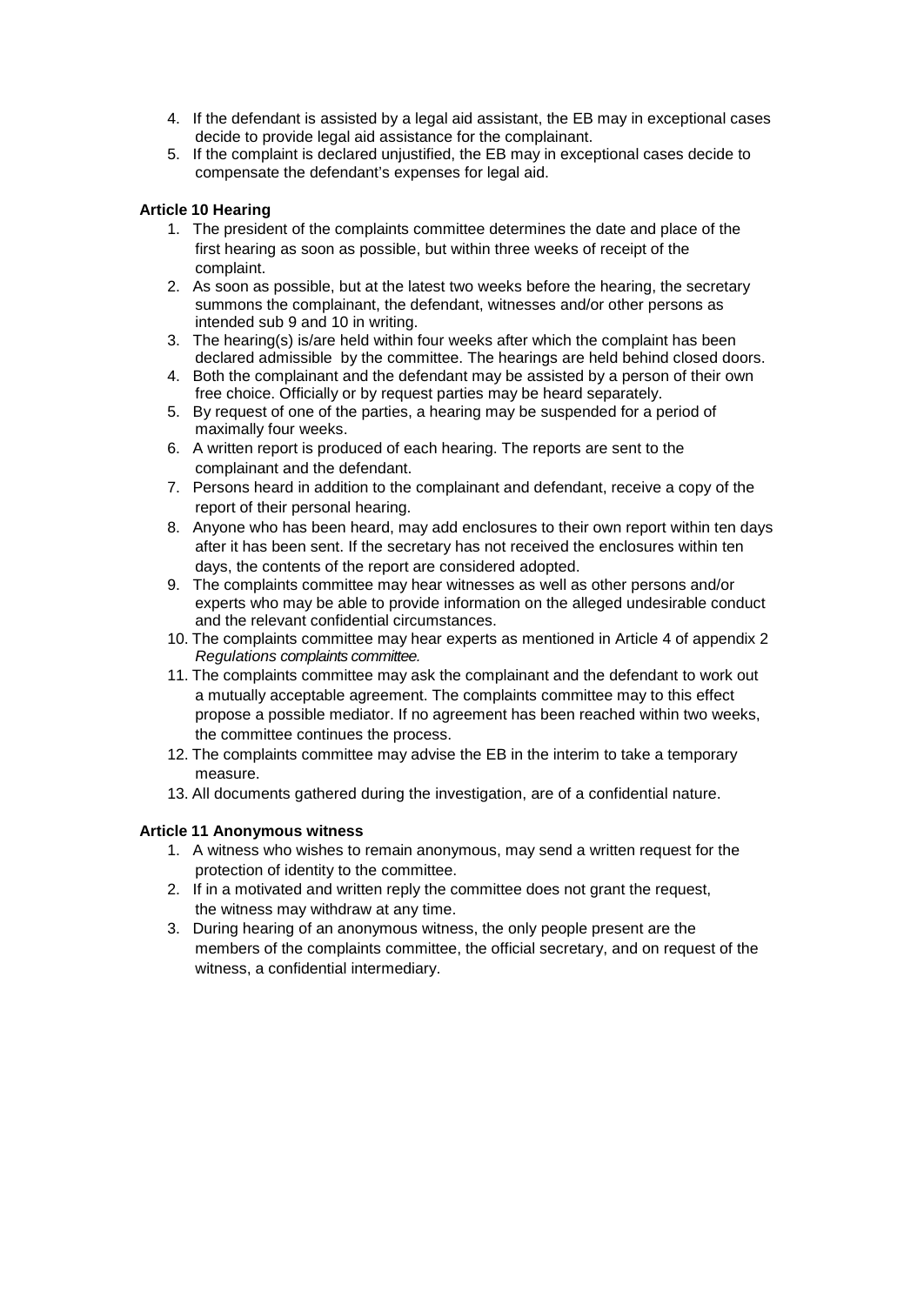- 4. In exceptional cases the anonymous testimony may be submitted in writing. The committee may in that case ask questions in writing.
- 5. The report of the hearing is anonymised.

#### **Article 12 Declared (un)founded and advice complaints committee**

- 1. After completion of the investigation the complaints committee motivates in writing on the basis of a majority vote if the complaint is founded or unfounded.
- 2. The judgment as to 'founded' or 'unfounded' is sent to the EB within three weeks after the hearings at the latest. The complainant, the defendant and the relevant confidential intermediary receive a copy as well.
- 3. In case the complaint is judged founded, the complaints committee may advise the EB to take certain measures.
- 4. In addition to its advice, the committee encloses a written activities report for the EB.

#### **Article 13 decision EB**

- 1. Within three weeks after receipt of the (un)founded judgment and the accompanying advice, if any, the EB makes a decision, unless sub 3 applies.
- 2. The decision of the EB concerns sanctions against the defendant and/or other measures on the basis of the justified complaint and the nature of the reproachable conduct.
- 3. Prior to making a decision, the EB may order the committee to provide additional information. The EB informs the complainant and the defendant of this in writing.
- 4. If the EB does not accept the committee's advice, this needs to be motivated.
- 5. Correspondence relating to a founded judgment, a sanction and/or measure concerning the defendant is added to the defendant's personal employment file in a sealed envelope and may be opened only after authorisation of the operational managing director.
- 6. The EB informs the complainant, the defendant, the complaints committee and the relevant confidential intermediary of its decision regarding the measures in a motivated letter.

#### **Article 14 Registration complaint**

- 1. Only the official secretary has access to the archive of the complaints committee.
- 2. By request the members of the complaints committee, the complainant or the defendant, may inspect the relevant files in the presence of the official secretary.
- 3. The files relating to a complaints procedure are kept for a period of ten years after resolution in a (closed) archive of the secretariat of the complaints committee. After this period the files are destroyed by the official secretary.

#### **Article 15 Objection and appeal**

- 1. The decision mentioned in Article 13 may be objected to with the EB in a motivated letter.
- 2. The decisions of the EB mentioned in Article 13 are subject to the stipulations of the CEA and the Regulations Committee of Appeal.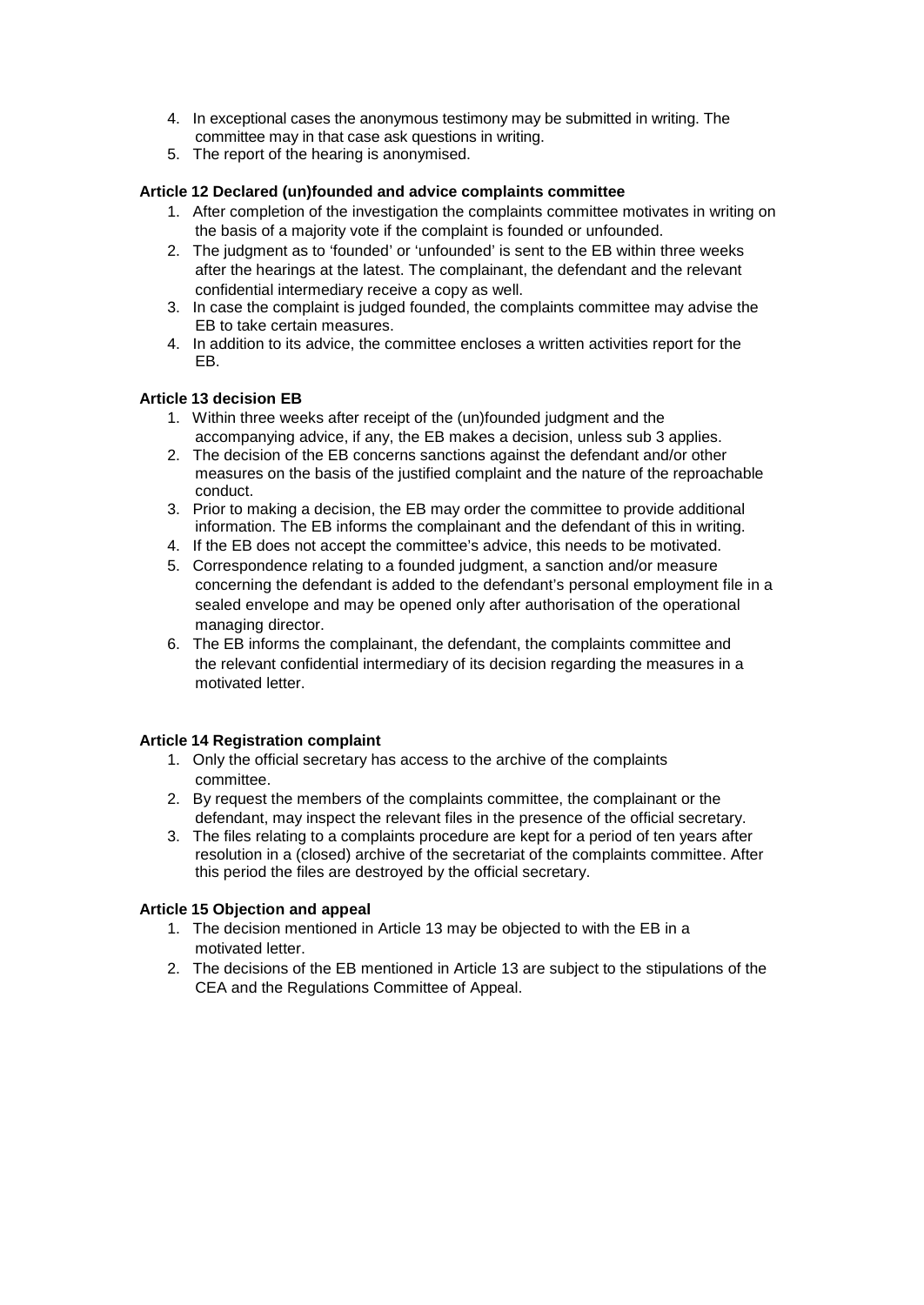# **Chapter 5 final clause**

#### **Article 16 final clause**

- 1. If a complaint is directed against a member of the EB, any instance of EB In these regulations should be replaced by 'Supervisory Council'.
- 2. The regulations have been enacted after approval of the University Council.
- 3. These regulations may be referred to as 'Regulations Undesirable Conduct'.
- 4. These regulations are operative as of 6 March 2008.

#### **Enacted by the Executive Board on 3 July 2015**

*DISCLAIMER*

*Although every care has been taken to translate the texts of the Dutch regulations accurately, the original texts in Dutch of the main text and appendices are binding in case of differences in interpretation*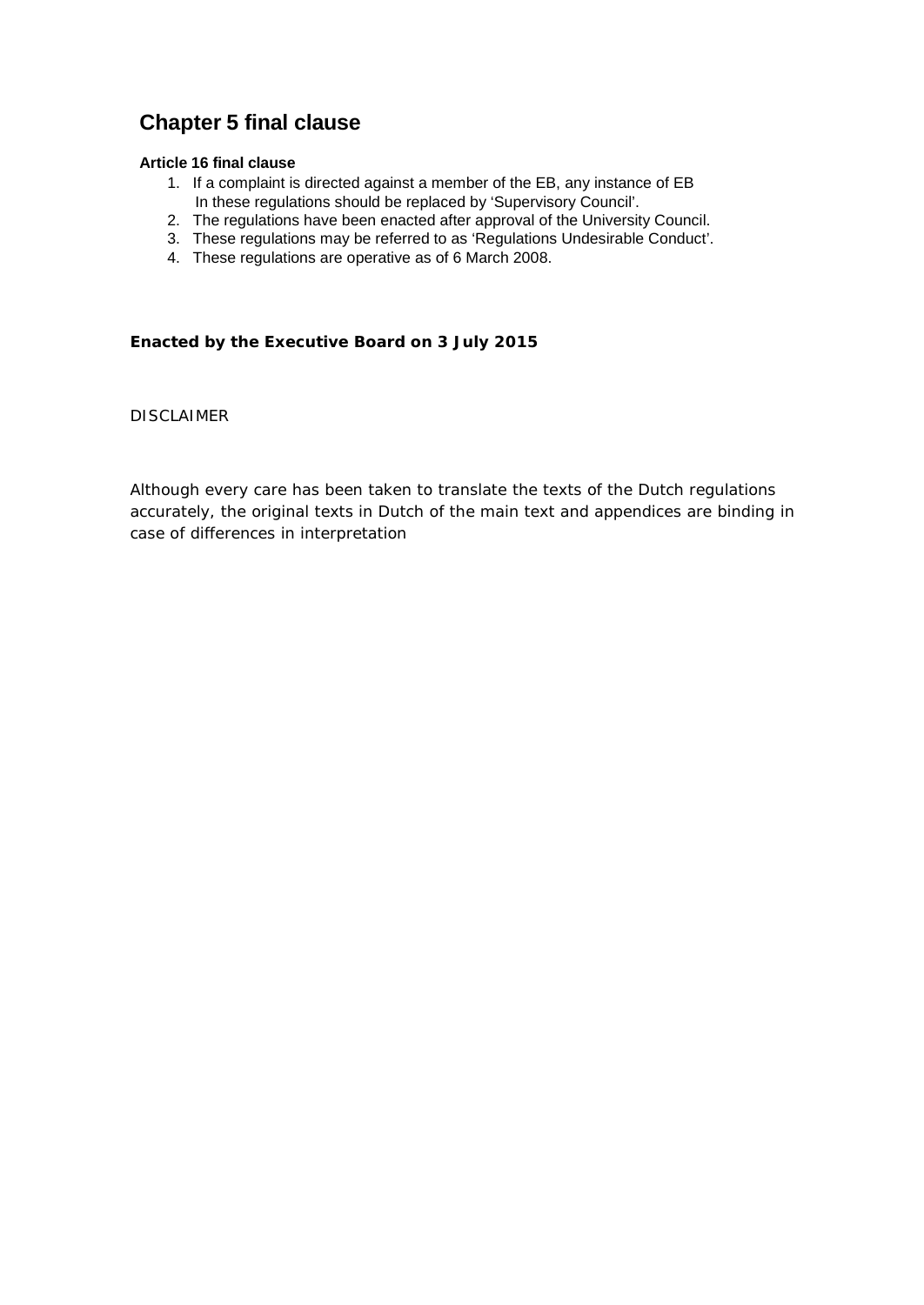# **Appendix 1 Regulations confidential intermediary**

#### **Article 1 appointment confidential intermediary**

The EB appoints a confidential intermediary. This confidential intermediary works on a contract basis through 'Arbo service Arbo Unie' and is Mrs. J. Veltkamp; tel. 038- 4558900; [jennine.veltkamp@arbounie.nl.](mailto:jennine.veltkamp@arbounie.nl)

#### **Article 2 competences confidential intermediary**

- 1. The confidential intermediary is authorised to obtain information relating to the undesirable conduct and the confidential circumstances related to it, thereby observing confidentiality and only in so far as this is required for the proper execution of his/her task.
- 2. The confidential intermediary is authorised to obtain advice or assistance of experts to deal with the report, if there is a reasonable need for this.
- 3. Persons approached in this respect are bound by confidentiality.

#### **Article 3 legal protection confidential intermediary**

In case of special facts or confidential circumstances that could complicate impartial judgment, a confidential intermediary may refer a reporter, complainant or defendant to another confidential intermediary.

#### **Article 4 tasks confidential intermediary**

- 1. The tasks of a confidential intermediary are:
	- a. functioning as contact point for persons who have been confronted with undesirable conduct or have been informed of such behaviour.
	- b. providing care and where necessary referring to organisations of (psycho) social care.
	- c. investigating possible solutions together with reporter and assisting and advising complainant/reporter on their request to end the undesirable conduct. If reporter is unable to effectuate ending the undesirable behaviour, the confidential intermediary may attempt to achieve a solution together with the defendant and defendant's senior executive.
	- d. if appropriate, suggesting proposals to the relevant senior executive(s) before submitting a complaint.
	- e. by request, supporting the person wishing to lodge a complaint with the complaints committee or filing a complaint with the police respectively.
	- f. by request, assisting a defendant or having a defendant assisted.
- 2. It is not permissible for a confidential intermediary to assist both complainant and defendant at the same time. The confidential intermediary should refer the other person to a colleague confidential intermediary.
- 3. The confidential intermediary does not act for complainant or defendant without their express permission.
- 4. Reporting:

.

The confidential intermediary draws up an annual report for the EB, listing an anonymised survey of the number of registered reports, as well as of their nature. To the report recommendations may be added.